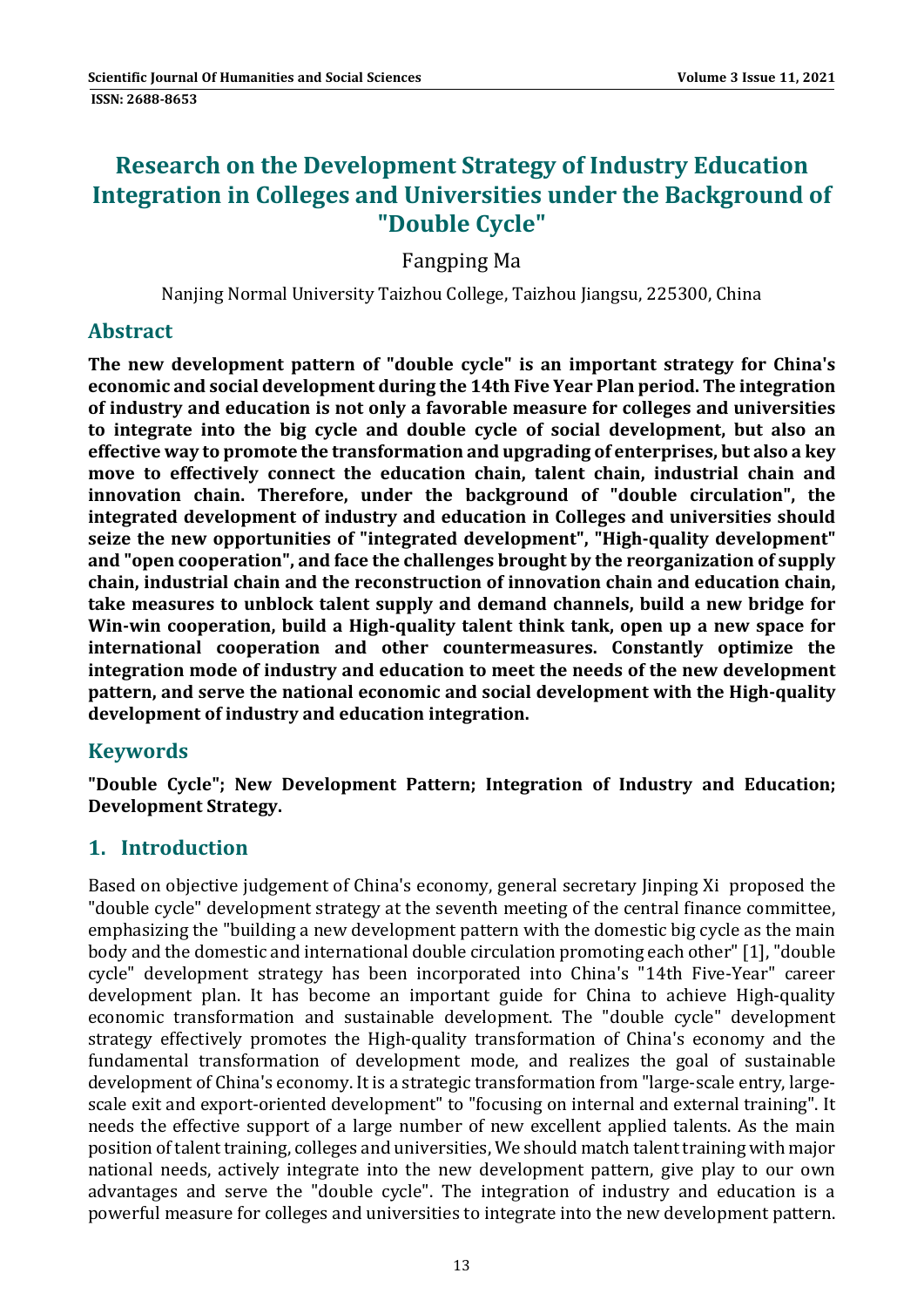**ISSN: 2688-8653** 

In recent years, the state has successively issued a series of policy documents to provide policy support for effectively promoting the development of industry and education integration. After the introduction of several opinions of the general office of the state Council on deepening industry and education integration in 2017, industry and education integration has gradually developed into one of the main directions of China's higher education reform, It has farreaching significance for changing the mode of talent training.

Scholars have conducted a lot of beneficial research and Exploration on the development strategy of industry education integration of higher education in China, and believe that the core of industry education integration is mutual benefit and Win-win [2]. It is suggested to open up the education chain and industrial chain, technology chain and service chain, ability chain and post chain, so as to form a stable industry education integration community [3]; We have made breakthroughs in five key points: property rights protection, risk sharing, Point-to-Plane cooperation, problem orientation and mutual benefit organization [4], sought the interest coincidence point between schools and enterprises, improved the management and security system and established a diversified fund investment mechanism[5], and achieved the goal of interest integration, risk sharing and common development between universities and enterprises, which is also China's current "double cycle" Provide talent and intellectual resources support for High-quality industrial transformation under the development pattern.

After literature search, it can be found that there are a large number of documents on the integration of industry and education in Chinese academic circles, which have made a lot of research results and put forward a lot of useful suggestions for the integration of industry and education in China. However, it needs to be further clarified that the integration strategy of industry and education has strong dynamic characteristics, and the industrial structure changes dynamically with the change of time, external environment and internal environment, Different requirements are also put forward for the quantity and quality of talents. Therefore, under the new development pattern of "double cycle", we should systematically sort out the environment for the integrated development of industry and education, study its opportunities, determine its challenges, and put forward targeted strategies for the integrated development of industry and education, which is undoubtedly of great significance to implement the reform of higher education and promote the High-quality transformation of China's industry.

# **2. Opportunities and Challenges Faced by the Integration of Industry and Education in Colleges and Universities under the Background of "Double Cycle"**

The change of industrial structure will inevitably put forward corresponding requirements for the talent demand structure. The training of High-quality applied talents has gradually penetrated into all links of talent training. The integration of industry and education has become one of the main directions of the development of higher education. Chinese universities have explored new objectives, new paths and new methods of the integration of industry and education, from the traditional "title class", "order class" and "practice training base" The establishment of "industry (industry) college" has achieved certain educational results [6], laying a solid foundation for the deep integration of industry and education under the new development pattern of "double cycle". The new development pattern clearly requires high skilled and compound applied talents, puts forward new requirements for the education mode, development mechanism and school running quality of higher education, and the integrated development of industry and education faces new opportunities and challenges.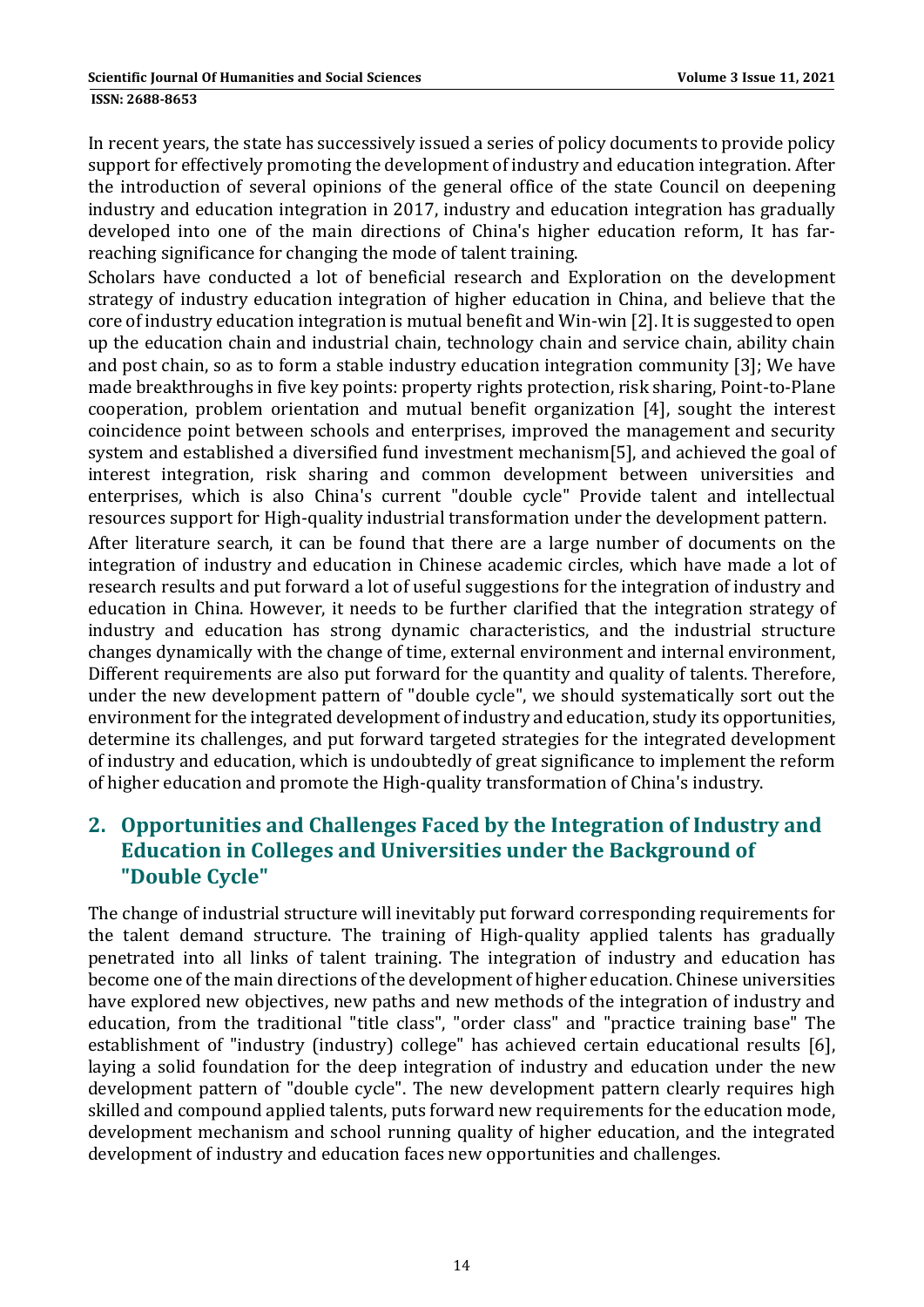## **2.1. New Opportunities for the Integration of Industry and Education 2.1.1. "Integrated Development" Brings New Opportunities**

General secretary linping Xi, on the Boao forum for Asia in 2018, clearly pointed out that we should speed up the integration and development. Since the eighteen Party's Congress, the Central Committee's strategy, principles and policies formulated in all fields, all aspects and levels have been permeated with the important thought of integration and development. The goal of "the fate of human beings' community is to" build China's wisdom in the new world order with the integration of development ". Under the new development pattern of "double circulation", the new situation of integrated development has brought new development opportunities for the integration of industry and education. First, under the guidance of the idea of "integrated development" and relevant national policies, the government, industries, enterprises and universities are highly unified in understanding, coordinate with each other in action, and jointly promote the integrated development of industry and education, so as to comply with the national economic structure adjustment and the transformation of economic mode, deeply integrate into local leading industries and actively serve local social and economic development. Second, under the new development pattern, higher education highlights interdisciplinary cross integration, pays attention to the cross and integration of liberal arts, science, engineering and other fields, so as to realize diversified cooperation, mutual benefit and Win-win, and promote interdisciplinary, inter school, cross field and Cross International Cross integration, which provides a new direction for expanding the breadth and depth of industry education integration. "Integrated development" is the innovation of Marxist development concept in the new era, which will effectively guide all work of domestic development and domestic and foreign integrated development. Colleges and universities should also seize the opportunity of "integrated development", explore and innovate, take advantage of the situation, promote the integration of industry and education into a new stage, give full play to their own advantages and serve the "double cycle".

#### **2.1.2. "High Quality Development" Brings New Opportunities**

During the 14th Five Year Plan period, China's economic and social development changed from high-speed growth to High-quality development, which will inevitably have a far-reaching impact on all fields of China's economy and society. Under this background, higher requirements are put forward for the cultivation of higher talents. Higher education must also keep up with the pace of High-quality development and actively adapt to the new trends, new characteristics and new needs of educational development in the new period, establish a new outlook on development and build a High-quality education system. On the one hand, as the booster of the High-quality development of higher education, the integration of industry and education should seize the opportunity of "High-quality development", seek breakthroughs in adjusting structure, promoting upgrading, creating mechanism and breaking barriers, truly improve the quality of talent training in Colleges and universities, and help the interweaving and blending of new engineering, new medicine, new agriculture and new liberal arts. On the other hand, colleges and universities should constantly improve their independent innovation ability in promoting High-quality development. Innovation is the first driving force leading High-quality development, and school enterprise cooperation is an important means of scientific and technological innovation and industrial innovation. Strengthening school enterprise integration is the key to open the industry university research channel and accumulate development potential energy through innovation. Therefore, in the stage of Highquality economic and social development, the integration of industry and education will also usher in unprecedented new opportunities.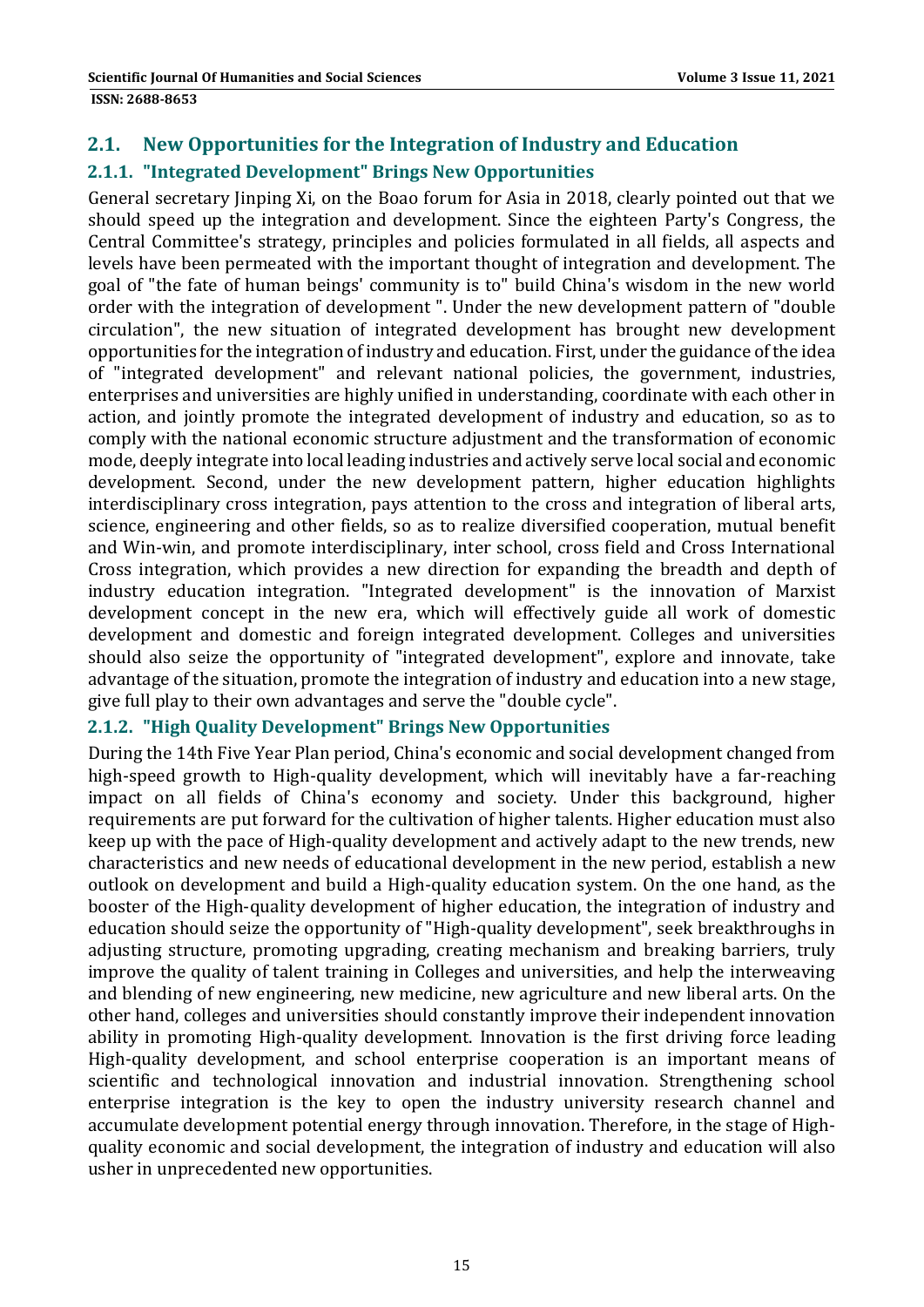#### **2.1.3. "Open Cooperation" Brings New Opportunities**

To build a new development pattern, we should not only expand domestic demand, but also expand opening to the outside world, that is, taking the domestic cycle as the main body and the domestic and international double cycles promote each other. Therefore, the "open cooperation" has ushered in a new development stage. General secretary linping Xi has emphasized repeatedly that education should be expanded to the outside world, and that exchanges and mutual learning with other countries should be strengthened. This will provide a direction for China's further expansion of education and opening to the outside world. On the one hand, facing the new development stage, education should not only actively serve the overall situation of the great rejuvenation of the Chinese nation, but also actively adapt to the great changes in the world that have not been seen in a century. Colleges and universities should seize the opportunity of "open cooperation", aim at major national strategies and the forefront of world science and technology, focus on solving the "neck" problem and cultivating urgently needed innovative talents, carry out high-level cooperation with world-class resources, and devote themselves to the internationalization of China's higher education. On the other hand, facing the new stage of "open cooperation", the state has also put forward new requirements for international cooperation in the integration of industry and education. In 2017, several opinions of the general office of the State Council on deepening the integration of industry and education made clear requirements that we should "strengthen international exchanges and cooperation, encourage colleges and universities to introduce overseas highlevel talents and High-quality educational resources, and develop a school enterprise cooperative talent training and collaborative innovation model in line with national conditions and international openness." It provides a direction for colleges and universities to further deepen the international cooperation between industry and education. Therefore, when implementing the integration of production and education, universities should not only focus on local innovation, but also fully absorb the international experience of the integration development of universities and regions, and put forward the "China plan" for the transformation of world higher education. Under the new development pattern, "open cooperation" has entered a new stage, which has brought new opportunities for deepening the international project cooperation of industry education integration and forming the ecosystem of industry education international cooperation.

### **2.2. Challenges Faced by the Integration of Industry and Education**

### **2.2.1. Challenges Brought by Supply Chain and Industrial Chain Reorganization**

Under the background of "double circulation", the integration of industry and education is facing the challenges brought by the reorganization of supply chain and industrial chain. From the perspective of external circulation, some countries have implemented government intervention in the supply chain, resulting in the decoupling of Industrial Science and technology. Coupled with the adverse factors of intensified trade friction, most enterprises, especially small and medium-sized enterprises, are facing crises such as shrinking orders, tightening cash flow, shortage of personnel, vacant production lines and business stagnation. There are still huge risks in the industrial chain. From the perspective of internal circulation, China will reshape the industrial division system and form a complete supply chain and industrial chain as soon as possible. The enterprise development strategy, development priorities and development expectations will be adjusted accordingly, and the resource elements will be reconfigured. The above external adverse effects and internal development needs will make the integration of industry and education face more uncertainty, such as squeezing the cooperation space, affecting the cooperation channels, interrupting the cooperation process, improving the uncertainty of cooperation, etc. the mode and mode of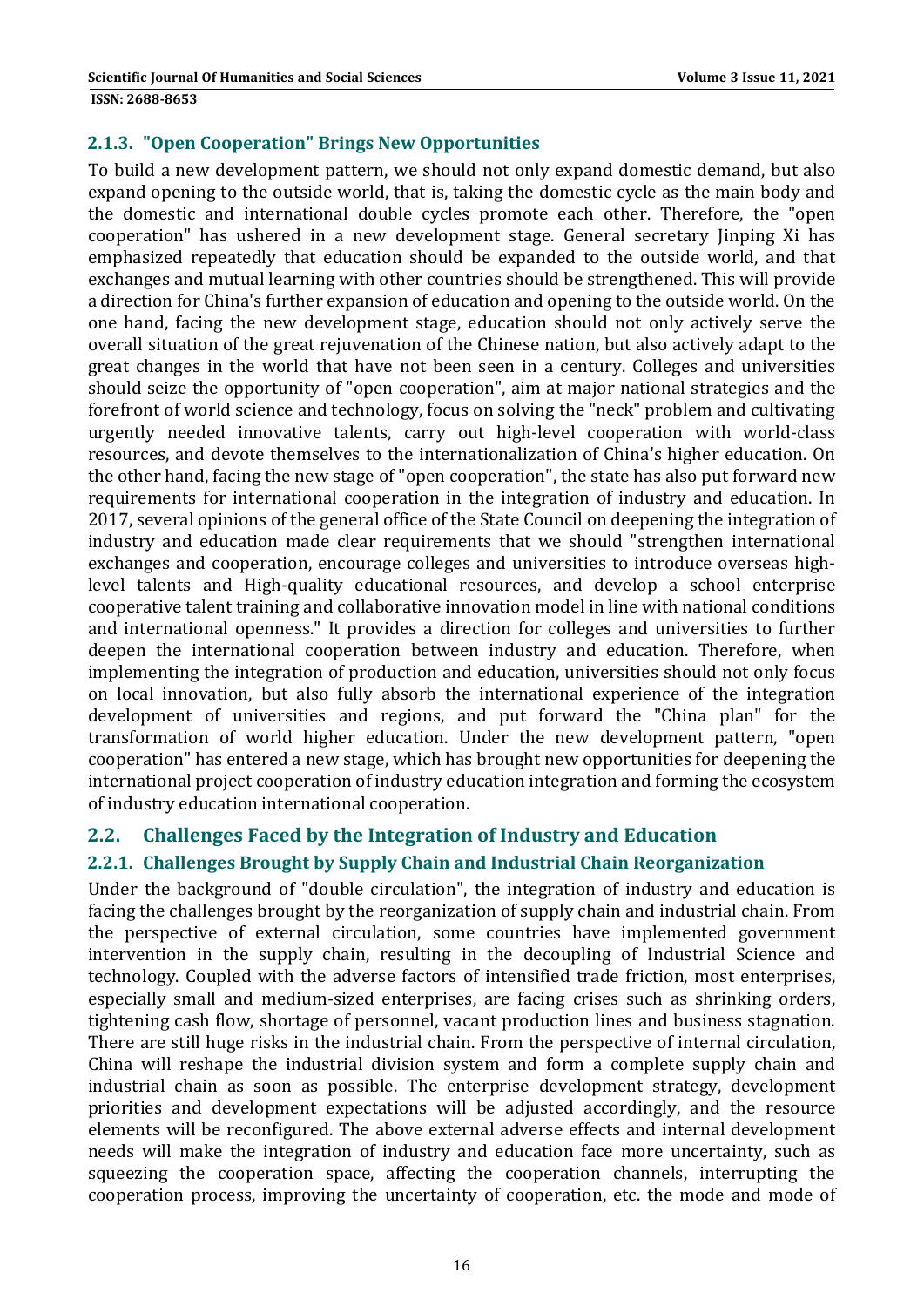industry and education integration need to be dynamically adjusted with the changes of internal and external circulation development [3].

#### **2.2.2. Challenges Brought by the Reconstruction of Innovation Chain and Education Chain**

Under the background of "double circulation", the integration of industry and education is facing the challenges brought by the reconstruction of innovation chain and education chain. From the perspective of external circulation, with the evolution and transformation of the global economic competition pattern, global industrial chain coordination and innovative resource allocation show a new development trend. The original innovation capability has increasingly become the key to the scientific and technological competition among countries. It has become a general trend to drive the upstream and downstream collaborative innovation of the industrial chain and supply chain with integrated innovation. The complexity, difficulty and investment of scientific and technological innovation are increasing. Therefore, international scientific and technological cooperation and collaborative innovation have become a general trend [7]. From the perspective of internal circulation, China still has deficiencies in basic discipline research and technology integration capacity. In the process of implementing innovation driven industrial upgrading, China is faced with many "neck" technical problems. Some industries cannot develop effectively due to the limitations of "neck" technology. Theoretically, China should lay out the innovation chain around the industrial chain, Guide the development of talent chain and education chain through the development of innovation chain, to promote the development of the new pattern of higher education. The external competitive pressure and internal development needs put forward new requirements for talent training in Colleges and universities. Cultivating "High-quality and top-notch" talents, improving scientific and technological innovation ability, meeting social needs and serving the national strategy will become not only the new requirements faced by the integration of industry and education in Colleges and universities, but also the new challenges faced by the integration of industry and education in higher education.

# **3. Countermeasures for the Integration of Production and Education in Colleges and Universities under the Background of "Double Circulation"**

Under the new development pattern of "double circulation", colleges and universities should actively serve the national strategy, adopt the ideas of unblocking the channels of talent supply and demand, building a new bridge of Win-win cooperation, building a high-tech talent think tank and opening up a new space for international cooperation, improve the power and vitality of integrating industry and education with High-quality development, and cultivate talent advantages for High-quality development, Continuously optimize the industry education integration mode to meet the needs of the new development pattern, and serve the national economic and social development with the High-quality development of industry education integration. 

### **3.1. Unblock Talent Supply and Demand Channels and Promote the Coordinated Development of "Four Chains"**

Talent is the key to promoting industrial upgrading and supporting made in China. It is also an important foundation related to the smooth domestic circulation. As the main position of talent training, colleges and universities should establish the development concept of serving the local, pay attention to the talent training in the new era according to the development of economic and social situation, combine the training objectives of higher education with the actual needs of enterprises, strengthen the target training mode, and integrate the education chain, talent chain, industrial chain The innovation chain will become an effective link for the common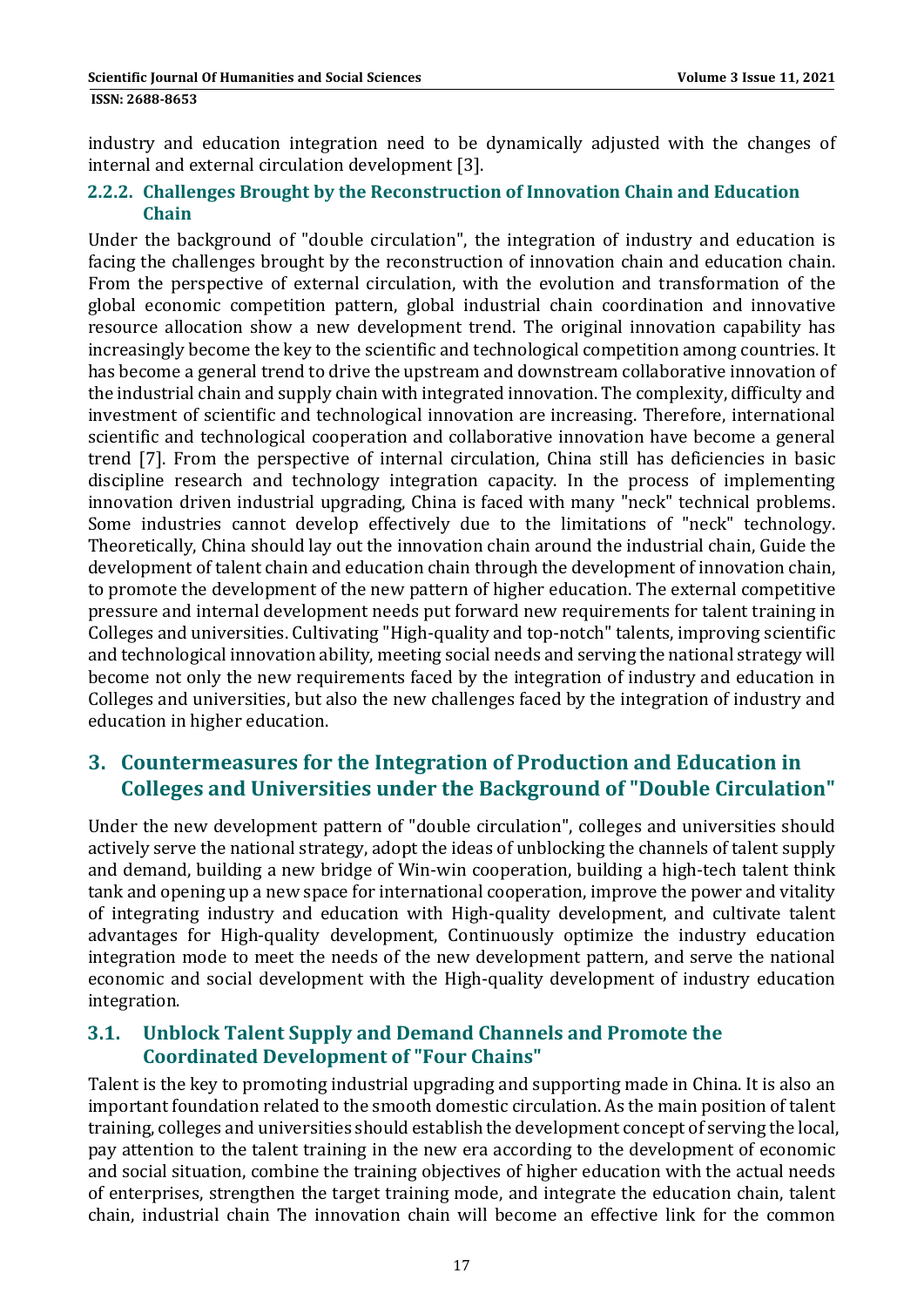development of enterprises and colleges, provide High-quality talent support for enterprises, provide a clear direction for the development of colleges and universities, and finally provide effective support in industry, talent and intelligence for China's "double cycle" development goal. 

Pay close attention to the construction of new disciplines. Innovate the education system and mechanism, strengthen the cross integration of liberal arts, science, engineering and other fields, promote the construction of interdisciplinary majors, adjust and optimize the discipline structure, establish a professional system closely related to the development of local industries, boost scientific and technological innovation, and create a number of application-oriented majors with prominent advantages and distinctive characteristics urgently needed by local (industry). At the same time, pay attention to emerging industrial fields such as artificial intelligence, virtual reality and advanced materials, cultivate future oriented and demandoriented talents, timely develop courses to meet local industrial needs, and promote the seamless connection between course content and professional needs, specialty setting and industrial needs.

Build an internship and training base. Innovate the school enterprise cooperation mode, build a practical teaching and training environment according to the needs of enterprise development and innovation, build a number of inter school and inter school linkage, open and shared practical teaching platforms, open the training base at the same time, carry out experimental research, explore the joint training of school enterprise double teachers who "move products to the classroom" and "set the classroom in the workshop", through situational teaching Diversified teaching methods such as case teaching expand the docking scope between schools and enterprises, and march towards the direction of joint leadership and management between schools and enterprises.

Promote the effective transformation of scientific research achievements. Large cycle and double cycle need a steady stream of innovative achievements to provide cycle kinetic energy, build a new development pattern, and make new exploration on the transformation mode of scientific and technological achievements. By introducing colleges and universities to build a platform for scientific and technological  $R \& D$  and achievement transformation, applicationoriented researchers are encouraged to write their papers in the "factory workshop", so that scientific and technological innovation achievements continue to emerge in the way of industrialization, and the new momentum of High-quality development continues to grow. Take the collaborative education of professional degree postgraduates as an important driving force for the integration of industry and education and "innovation driven development", build a number of postgraduate training projects for the integration of industry and education, and deeply integrate the subject research with the practical problems urgently to be solved in the development of local industries.

Cultivate innovative talents. Whether the majority of young people have the spirit of innovation determines whether the country has the potential for innovation, and whether there is a steady stream of new forces in the big cycle and double cycle. Colleges and universities should be guided by the needs of economic and social development, grasp the new requirements of the new development pattern for talent training, deepen the structural reform on the supply side of human resources, cultivate innovative talents that meet the needs of enterprises through the integration of industry and education and joint education of talents, broaden the Avenue from "school gate" to "factory gate", and open up a new channel for the growth of professional talents, This is not only the starting point of talent training in Colleges and universities, but also the destination of the integration of industry and education.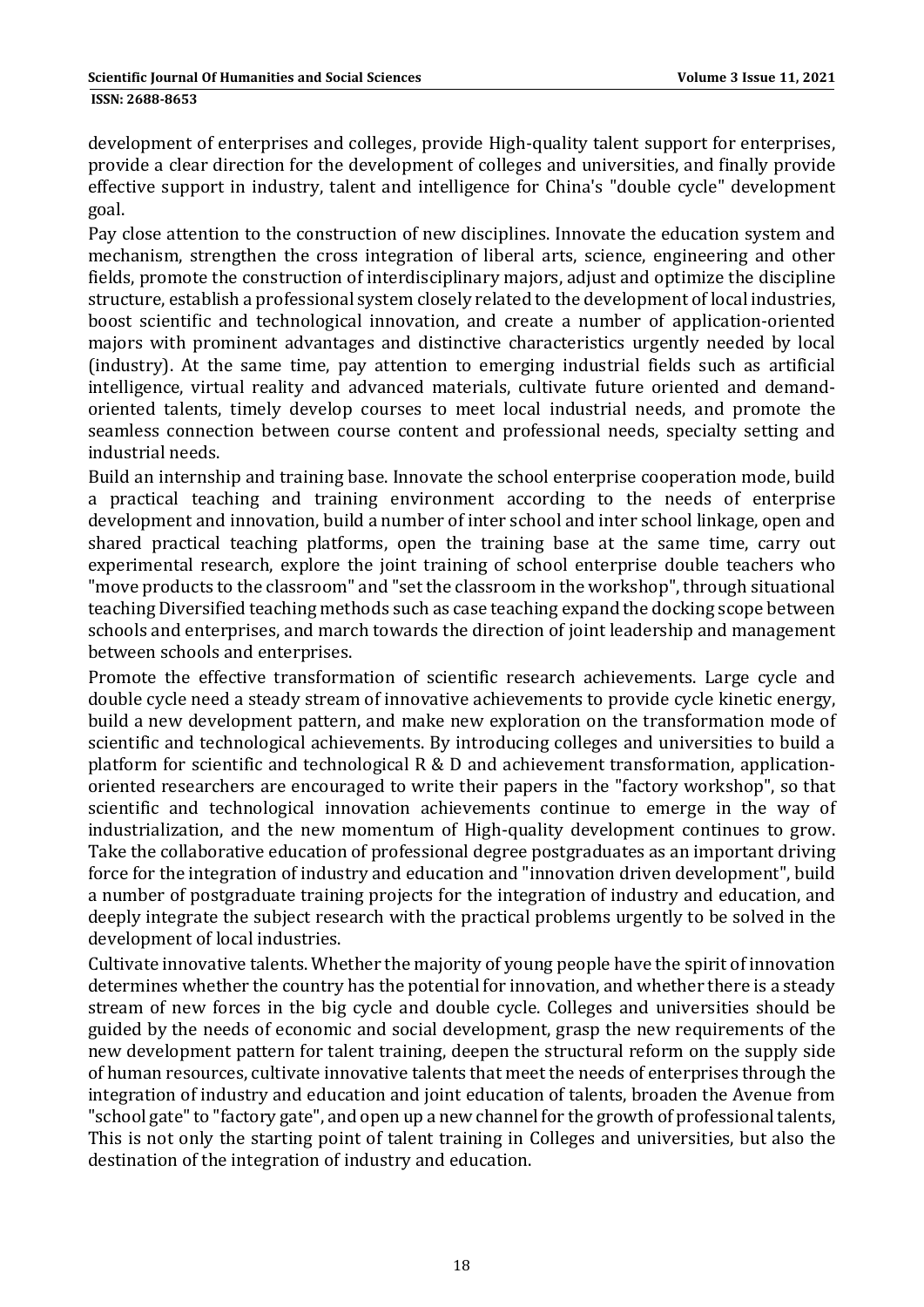### **3.2. Build a New Bridge for Win‐win Cooperation and Realize a New Leap Forward in Integrated Development**

In the context of "double cycle" development, the goal of the new development pattern needs to be able to provide innovation momentum for innovation achievements, and the integration of industry and education is the internal requirement of innovation driven High-quality development. It is necessary to seize the opportunity of "integrated development", realize effective complementarity and build a new bridge of Win-win cooperation on the basis of combing government resources, enterprise resources and university resources, build a system and mechanism with the participation of the three parties to promote the integrated development of industry and education and achieve a new leap forward.

The government. The integration of industry and education puts forward higher requirements for government participation. The government should actively serve the process of industry and education integration between universities and enterprises. However, it should be noted that the government only participates in the service, not dominates the process of industry and education integration, that is, the government should play the role of a bridge and link to form a market-oriented mechanism in which the government guides and universities and enterprises participate, The technological innovation system and industrial integration system of enterprises and universities as the main body of cooperation promote the dynamic integration of enterprises and universities, and constantly release the vitality and creativity of "school enterprise cooperation". Under this goal, the government, under the background of objectively studying and judging the regional economic development level, industrial structure and economic development strategy, issued relevant policies to encourage and support the indepth interaction between enterprises and universities, rather than "two skins". The government set up a platform to create more High-quality "maker space", continue to go out and introduce, and realize the optimization and reorganization of resources, Effective resource allocation by the market to promote the integration of industry and education with high quality, high level and sustainable development.

Colleges and universities. As the main body of the integration of industry and education, on the one hand, colleges and universities should highlight the school running characteristics, constantly optimize the school's hardware facilities, improve the school's teaching and training conditions, innovate the school running mode, pay attention to their own characteristics and misplaced development, strive to create advantages and brands serving the development of local industries, and cultivate "marketable" practical talents, Take multiple measures to improve the proportion of local employment of students and provide a steady stream of talents for local enterprises. On the other hand, we should strengthen the construction of school enterprise joint scientific and technological innovation team, explore and establish a school enterprise integrated scientific and technological innovation system according to the needs of local industrial development, improve the ability and level of serving the economy and society, and improve the innovation ability of school enterprise cooperation and Industry education integration. 

Enterprises. As the main participant in the integration of industry and education, on the one hand, enterprises should emancipate their minds, take the initiative, increase investment and connect colleges and universities conducive to promoting enterprise development. They should not only provide funds, but also deeply participate in various links of talent training such as school professional planning, textbook compilation, teaching design and practical training according to the needs of industrial development, to realize the connection of professional setting with industrial needs The course content relates to professional standards, and the teaching process is connected with the production process. On the other hand, we should actively integrate into colleges and universities, participate in scientific research and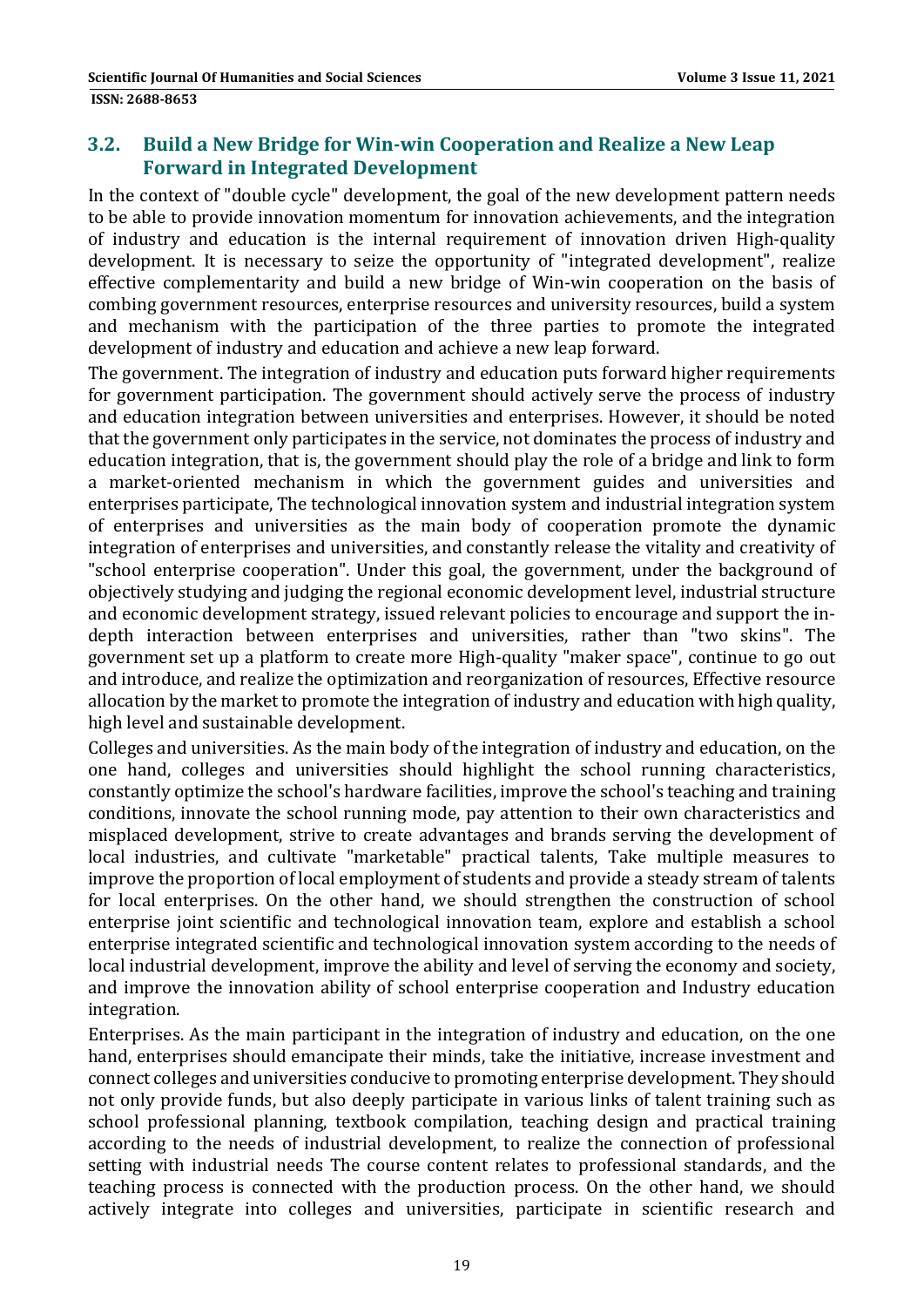technology R & D in Colleges and universities, provide subject source and element support for scientific research and innovation for colleges and universities, cooperate with colleges and universities for collaborative innovation and transformation of scientific and technological achievements, carry out school enterprise collaborative innovation research around key industrial technologies, core processes and common problems, and accelerate the transformation of basic research achievements into industrial technology, Share scientific research teams, jointly build experimental bases and jointly cultivate cutting-edge projects to achieve long-term Win-win results.

### **3.3. Build a Think Tank for High‐quality Talents, Innovate and Enable High‐ quality Development**

In the new development stage, all kinds of High-quality innovative talents are needed in all links of opening the domestic cycle and building a domestic and international double cycle. At this time, the most important work of the integration of industry and education should focus on the national strategic needs, seize the opportunity of "High-quality development", gather high-end talents from various parties, build a high-precision talent think tank, improve the ability of independent technological innovation, and enable the High-quality development of the integration of industry and education.

Teachers take the initiative to enter the enterprise. College teachers have the mission of teaching and educating people and serving the society. In particular, college teachers should undertake the important task of High-quality development of social economy and culture. They should actively go out instead of "making cars behind closed doors" to solve real socioeconomic and technical problems. Therefore, the government, colleges and enterprises should cooperate closely and issue relevant policies, Encourage college teachers to go deep into the process of production and operation, cooperate with enterprises to solve the "neck sticking" problem in the process of enterprise operation and management, or take the enterprise as a "Teaching Workshop" and adopt the method of "project team", led by teachers and technicians to guide students to jointly solve the front-line problems of production, so as to truly realize the goal of teachers, students, enterprises The government's goal of winning more.

Enterprise experts walk into the classroom. The cultivation of applied and innovative talents needs effective soil and good cultivation mechanism. Effective measures should be taken to introduce entrepreneurs and technicians into the classroom, guide students to conduct research according to practical problems, cultivate talents through the "double subject" mode of schools and enterprises, invite enterprise experts into the classroom to teach professional practice courses, and give full play to the resource advantages of enterprise experts, Make up for the lack of professional knowledge structure of college teachers and closely combine the education of colleges and universities with the needs of enterprises. At the same time, colleges and universities can also introduce high-level engineers and highly skilled talents into the innovative talent system of colleges and universities by hiring industry professors and innovation and entrepreneurship tutors, jointly participate in the formulation of talent training programs and scientific research, and introduce external intelligence for the cultivation of innovative talents and the improvement of scientific research and innovation ability of colleges and universities.

Gather many high-end talents. Deepen the integration of industry and education, gather highend talents from various parties, and improve the ability of independent innovation. On the one hand, actively introduce first-class talent teams, strengthen talent management service system and mechanism, talent platform carrier construction, talent system innovation and talent development environment optimization, accelerate the gathering of high-end talents and stimulate talent innovation and creativity. On the other hand, focusing on the demand for highlevel talents from key enterprises and major projects, we can vigorously promote the mode of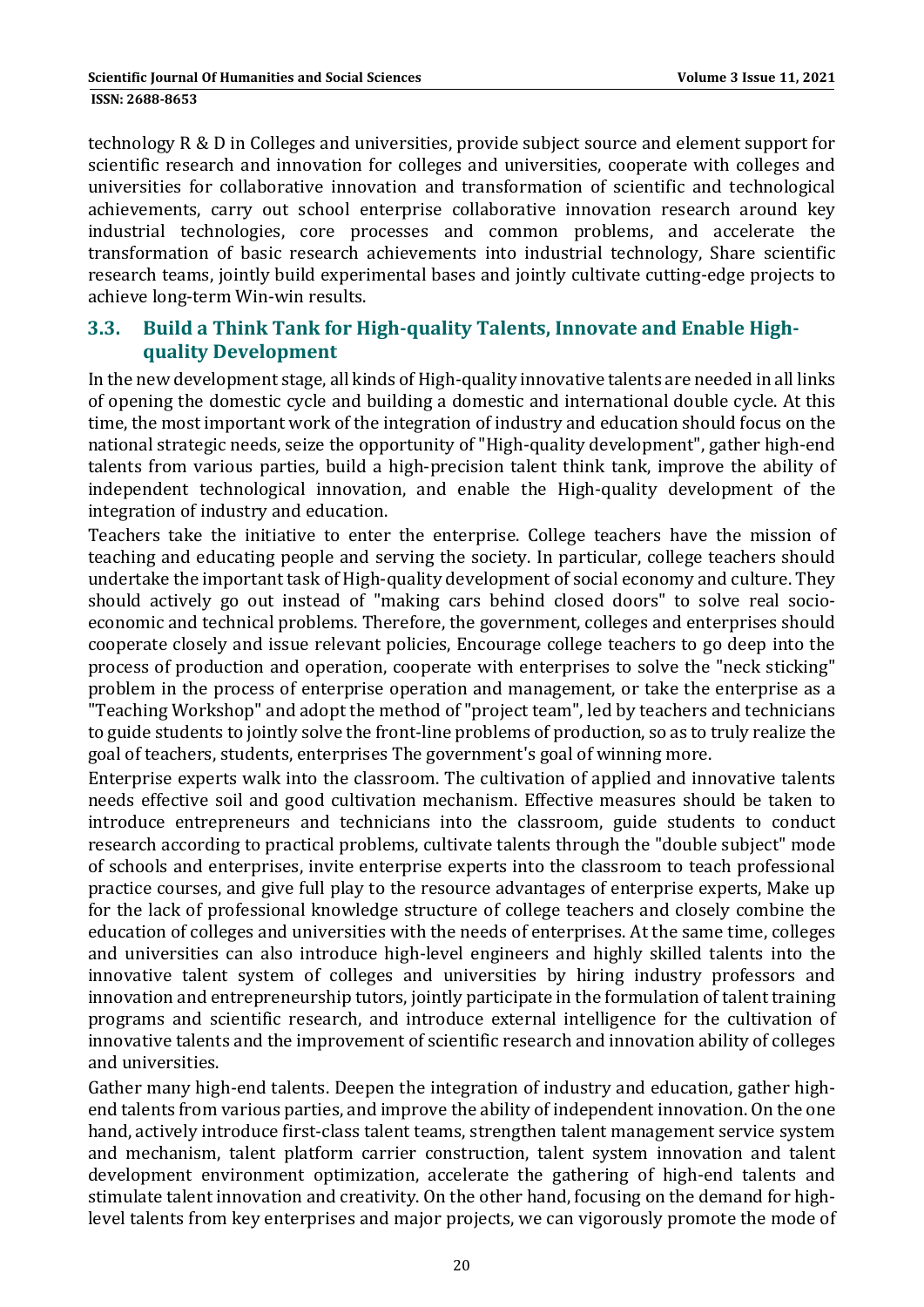"school enterprise combination and integration of industry, University and research" through school enterprise academic forums and building expert teams, gather talents, deepen exchanges and incubate projects, overcome cutting-edge technologies and realize scientific and technological innovation, introduce "external brains" and establish "think tanks", Let the development of enterprises have core technology and intellectual support.

### **3.4. Open up a New Space for International Cooperation and Form a New Pattern of Open Cooperation**

It should be emphasized that the new development pattern of "double cycle" is not to strengthen the domestic cycle and weaken the international cycle, but an open, inclusive and parallel domestic and international double cycle. This concept provides a fundamental basis for the opening-up of higher education. The ultimate goal of the integration of industry and education is to integrate into the new development pattern of "double cycle", To improve the stability and control of regional industrial chain and supply chain, we should pay close attention to global industrial development, seize the opportunities of "open cooperation" and international and domestic industrial upgrading, actively open up new space for international cooperation, and form a new pattern of integrated development of industry and education with open cooperation.

Expand the vision of international cooperation. From the historical development process, the development and dissemination of cultural technology is open. Although China has developed rapidly for more than forty years, there is still a big gap between the developed countries and the basic disciplines, key technologies and management. In early 2020, COVID-19 has already proved the above conclusion. Some industries in China have encountered the problem of reducing the development speed due to the lack of a large number of key technologies. Therefore, the current development of higher education must be established in the perspective of internationalization and actively go out. Universities and enterprises should cooperate closely to build laboratories and major national infrastructure with the actual needs of China's industry through the integration of industry and education and school enterprise cooperation, to solve the constraints of key technologies and management in the process of China's economic development. 

Build an international cooperation ecosystem. Colleges and universities should give full play to the potential of domestic demand, build a High-quality education system and accelerate the formation of new advantages in international cooperation and competition. The integration of industry and education is a favorable way for colleges and universities to open a new situation of international exchange and cooperation in education. Explore the construction of an international ecosystem integrating industry and education, strengthen cooperation with international well-known organizations, industry associations and multinational leading enterprises, try to build an open cooperation highland, develop advantageous industrial clusters, build an International Youth Innovation and entrepreneurship competition platform, high-end joint scientific research platform, school enterprise science and technology industry platform, enrich cooperation modes and expand cooperation platforms, Give full play to the advantages of international school enterprise research resources of the project to better serve regional economic and industrial development.

# **4. Epilogue**

Continuously deepening the integration of industry and education is an important measure to implement the national supply side structural reform and the national innovation driven development strategy, and is the main line of the connotation development of colleges and universities. Under the background of the new development pattern of "double cycle", both opportunities and challenges are obvious in the development process of China's higher